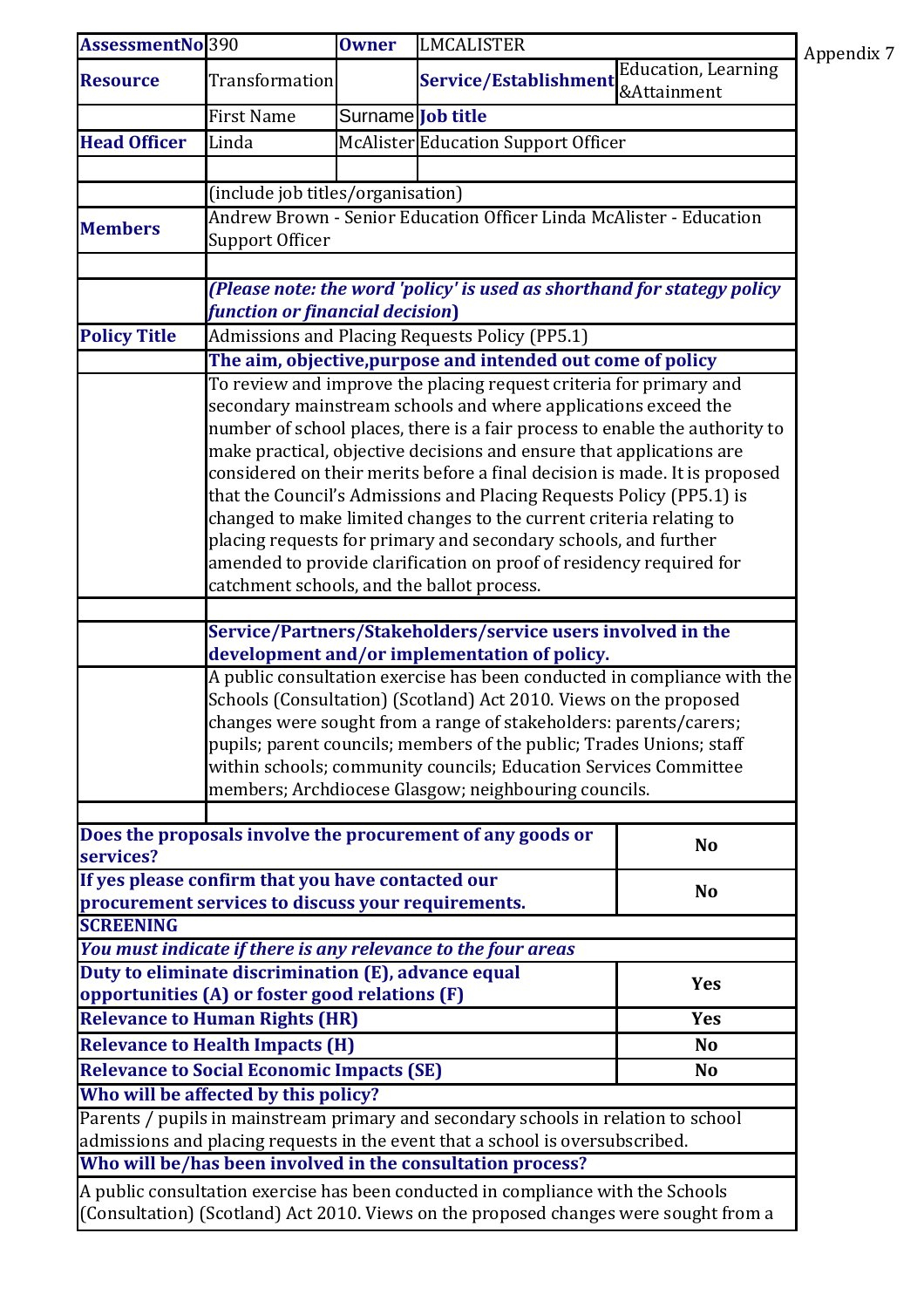range of stakeholders: parents/carers; pupils; parent councils; members of the public; Trades Unions; staff within schools; community councils; Education Services Committee members; Archdiocese Glasgow; neighbouring councils. Full consultation has been carried out including online survey and public meetings.

**Please outline any particular need/barriers which equality groups may have in relation to this policy list evidence you are using to support this and whether there is any negative impact on particular groups.**

|                                        | <b>Needs</b>                                                                      | <b>Evidence</b>                                                                                                                                         | Impact                                                                                                                                                                                                                                                    |
|----------------------------------------|-----------------------------------------------------------------------------------|---------------------------------------------------------------------------------------------------------------------------------------------------------|-----------------------------------------------------------------------------------------------------------------------------------------------------------------------------------------------------------------------------------------------------------|
| Age                                    |                                                                                   |                                                                                                                                                         | No impact on age as                                                                                                                                                                                                                                       |
|                                        |                                                                                   |                                                                                                                                                         | age is not a criteria.                                                                                                                                                                                                                                    |
| <b>Cross Cutting</b>                   |                                                                                   |                                                                                                                                                         |                                                                                                                                                                                                                                                           |
| <b>Disability</b>                      | All west<br>Dunbartonshire<br>Schools are<br>accessible for<br>disabled children. | Review of current<br>criteria and<br>proposed<br>amendment to the<br>wording to provide<br>clarity.                                                     | The policy includes a<br>priority criteria for<br>pupils with a<br>medical reason<br>which can be<br>demonstrated that<br>support can be<br>provided at the<br>placement school<br>are given high<br>priority.                                            |
| <b>Social &amp; Economic</b><br>Impact | Duty to provide<br>equality of<br>opportunities.                                  | Single parent<br>families are<br>generally on low<br>income and child<br>care costs can affect<br>ability to work or<br>undertake further<br>education. | Children from<br>single-parent<br>families where, for<br>example, proximity<br>of school to the<br>parent's place of<br>work/study would<br>be advantageous for<br>the care and well-<br>being of the child.                                              |
| <b>Sex</b>                             | Duty to provide<br>equality of<br>opportunities.                                  | The vast majority of<br>single parents are<br>women                                                                                                     | The existing criteria<br>for single parents to<br>be given priority has<br>been expanded to<br>include where the<br>parent is<br>undertaking study<br>and the requested<br>school would be<br>advantageous to the<br>care and well being<br>of the child. |
| <b>Gender Reassign</b>                 |                                                                                   |                                                                                                                                                         | Placement is not<br>based on gender.                                                                                                                                                                                                                      |
| <b>Health</b>                          |                                                                                   |                                                                                                                                                         | The policy includes a<br>priority criteria for<br>pupils with a<br>medical reason<br>which can be<br>demonstrated that<br>support can be                                                                                                                  |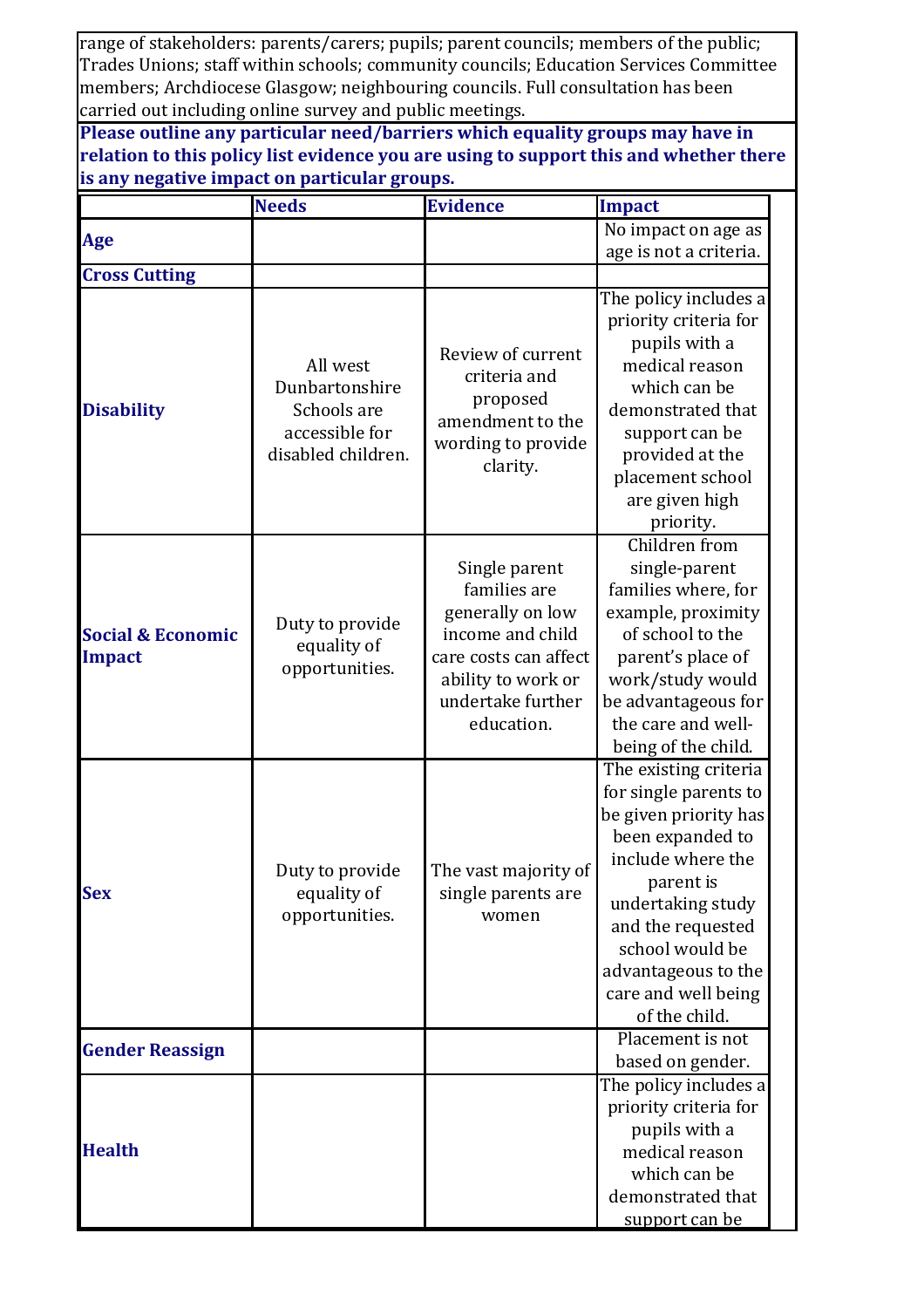|                                            |                                                                                                                                                                                                                                                                                                                        |                                                                                                                                                                                                                                                                                                | provided at the<br>placement school<br>are given high<br>priority.                                                                                                                                                                                                                                                                                                                                                                                                                                                                                            |
|--------------------------------------------|------------------------------------------------------------------------------------------------------------------------------------------------------------------------------------------------------------------------------------------------------------------------------------------------------------------------|------------------------------------------------------------------------------------------------------------------------------------------------------------------------------------------------------------------------------------------------------------------------------------------------|---------------------------------------------------------------------------------------------------------------------------------------------------------------------------------------------------------------------------------------------------------------------------------------------------------------------------------------------------------------------------------------------------------------------------------------------------------------------------------------------------------------------------------------------------------------|
| <b>Human Rights</b>                        | Article 2 of the First<br>Protocol: Right to<br>Education                                                                                                                                                                                                                                                              | The majority of<br>pupils attend their<br>catchment school<br>and the majority of<br>placing requests to<br>go to a school, other<br>than the catchment<br>school are normally<br>granted. Only where<br>there are more<br>requests than places<br>available would the<br>criteria be applied. | The policy does not<br>violate the right to<br>education. Only<br>where applications<br>exceed the number<br>of school places,<br>would the policy be<br>applied.                                                                                                                                                                                                                                                                                                                                                                                             |
| <b>Marriage &amp; Civil</b><br>Partnership |                                                                                                                                                                                                                                                                                                                        |                                                                                                                                                                                                                                                                                                | Positive impact for<br>single parents in<br>relation to criteria<br>and this may have an<br>unintentional impact<br>on married parents.                                                                                                                                                                                                                                                                                                                                                                                                                       |
| <b>Pregnancy &amp;</b><br><b>Maternity</b> |                                                                                                                                                                                                                                                                                                                        |                                                                                                                                                                                                                                                                                                |                                                                                                                                                                                                                                                                                                                                                                                                                                                                                                                                                               |
| Race                                       |                                                                                                                                                                                                                                                                                                                        |                                                                                                                                                                                                                                                                                                | Placement is not<br>based on race.                                                                                                                                                                                                                                                                                                                                                                                                                                                                                                                            |
| <b>Religion and Belief</b>                 | Parents can choose<br>to register their<br>child at either the<br>denominational or<br>non denominational<br>school within the<br>catchment area, or<br>make a placing<br>request to either a<br>denominational or<br>non denominational<br>school outwith the<br>catchment area and<br>this right does not<br>change. |                                                                                                                                                                                                                                                                                                | A new criteria has<br>been included in<br>relation only to<br>denominational<br>schools, which will<br>give higher priority<br>those<br>children/young<br>people who have<br>been baptised in the<br>Roman Catholic (RC)<br>Church. This does<br>not exclude children<br>of any or no faith<br>applying for a place<br>in a denominational<br>school ad the criteria<br>would only be<br>applied in cases<br>where there were<br>more placing<br>requests made than<br>places available. This<br>means there is<br>potentially some<br>differential impact in |